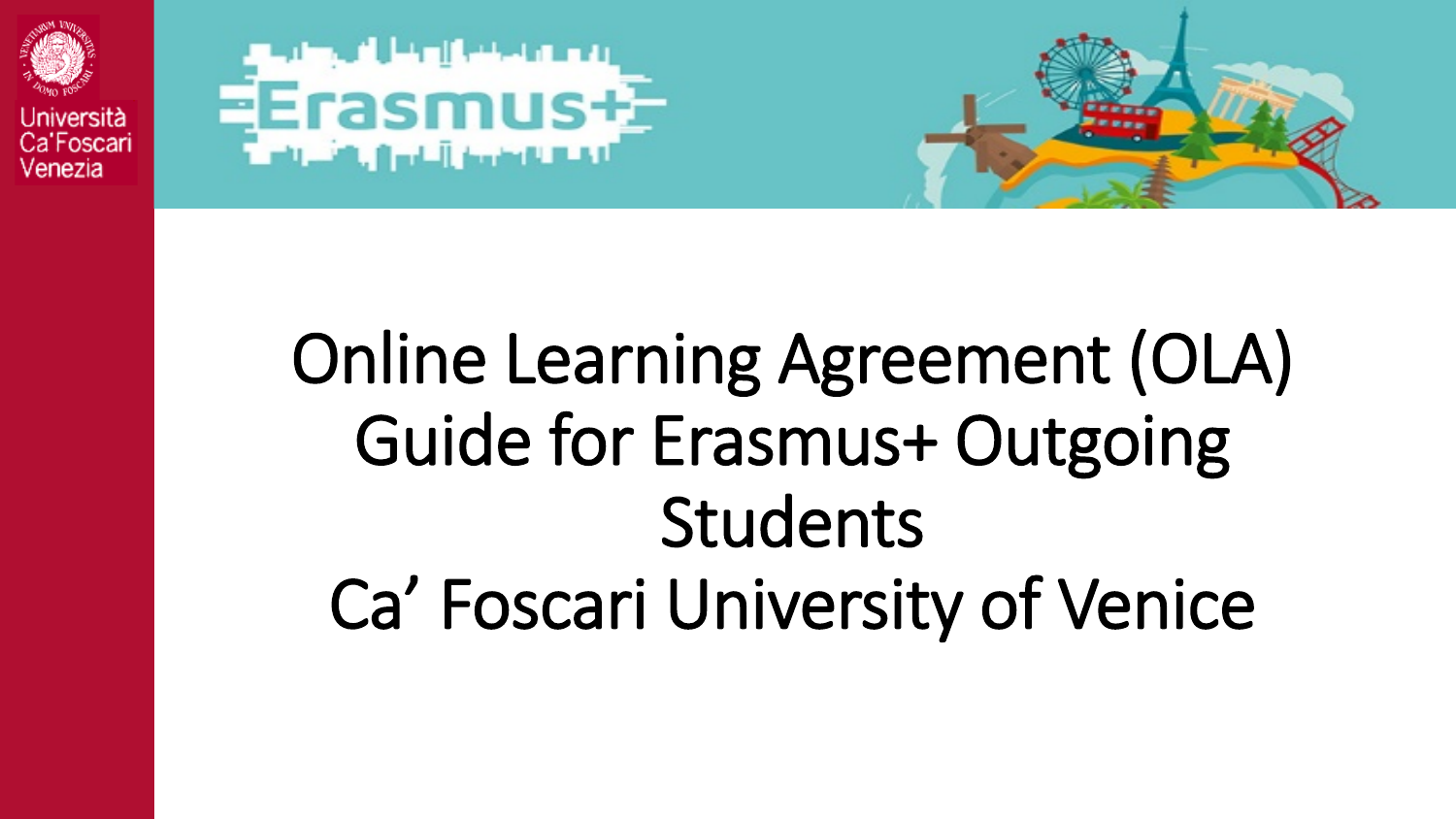

#### In order to create your Online Learning Agreement (OLA), please use the link below:

#### https://learning-agreement.eu/

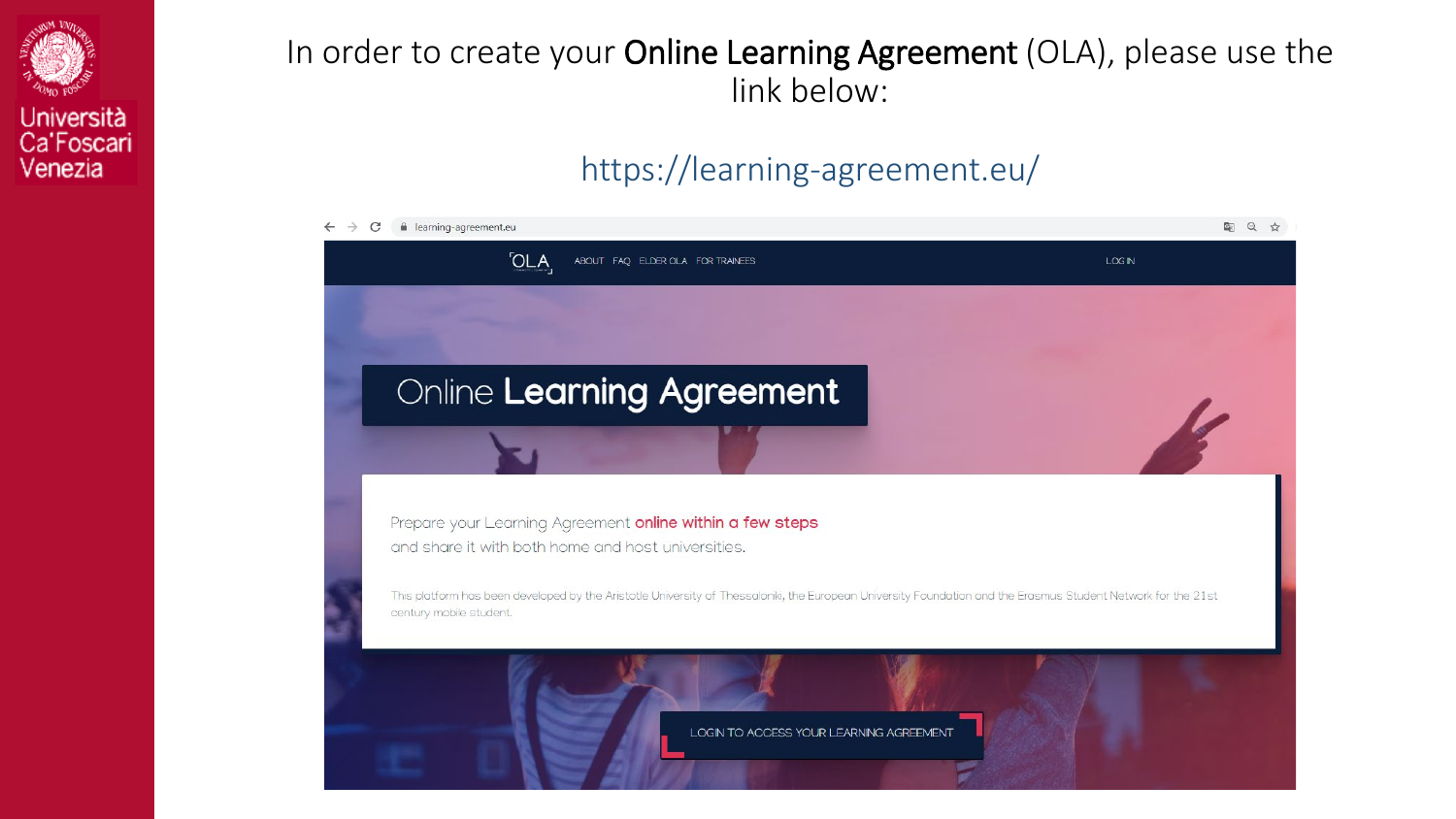

#### Click on "Log in" (top right corner) and create your Erasmus+ profile

**OLA** ABOUT FAQ ELDER OLA FOR TRANEES

### My account



Click here and write *Ca' Foscari University of Venice* as your Identity Provider

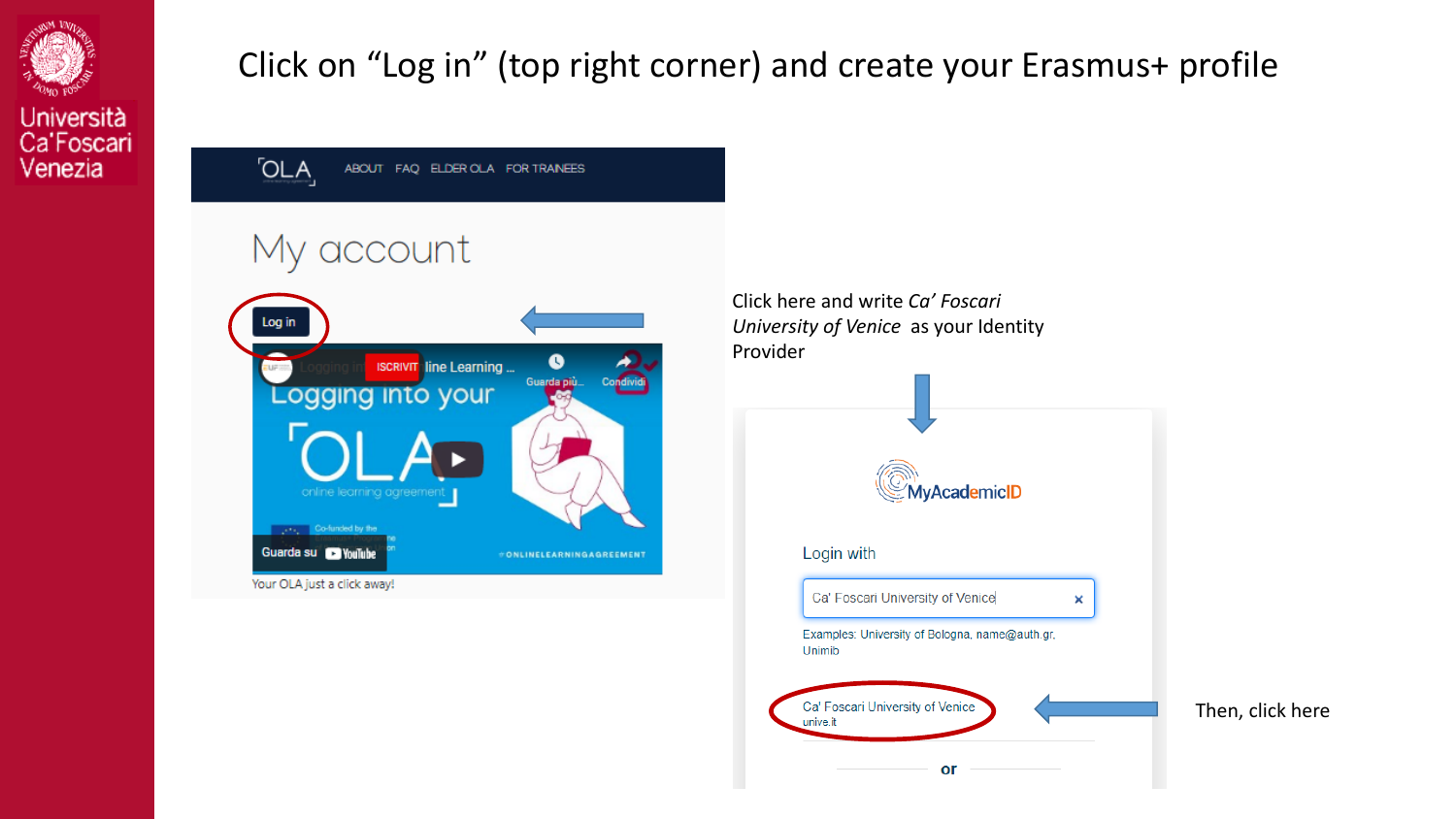

#### You can now log in with your Ca' Foscari credentials and create your account

| Università<br>Ca' Foscari<br>Venezia         | Futuri studenti Studenti e laureati Docenti e staff Enti e aziende                    |                                                                 |
|----------------------------------------------|---------------------------------------------------------------------------------------|-----------------------------------------------------------------|
|                                              | Home Ricerca Didattica Servizi Terza Missione Internazionale Ateneo Eventi Sostienici | Q -                                                             |
| Home / Login                                 |                                                                                       |                                                                 |
| Login                                        | <b>Autenticazione / Authentication</b>                                                |                                                                 |
| Cambio password o recupero<br>via SMS / SPID | Per accedere al servizio #ERASMUS Service Provider Proxy inserire username            |                                                                 |
| FAQ problemi accesso area<br>riservata       | e password.<br>To access the service, enter username and password.                    | Single Sign-On (SSO)                                            |
| Staff e collaboratori: richiesta<br>account  | Username                                                                              | Contatti in caso di problemi<br>con l'autenticazione:           |
| <b>IDEM</b>                                  | Password<br>Accedi al servizio / Access the service                                   | studenti:<br><b>Exalcenterstudenti@unive.it</b><br>041 234 7575 |
|                                              |                                                                                       | docenti e PTA:                                                  |
|                                              | Problemi di accesso? Consulta le FAO.                                                 | account@unive.it<br>$\bullet$                                   |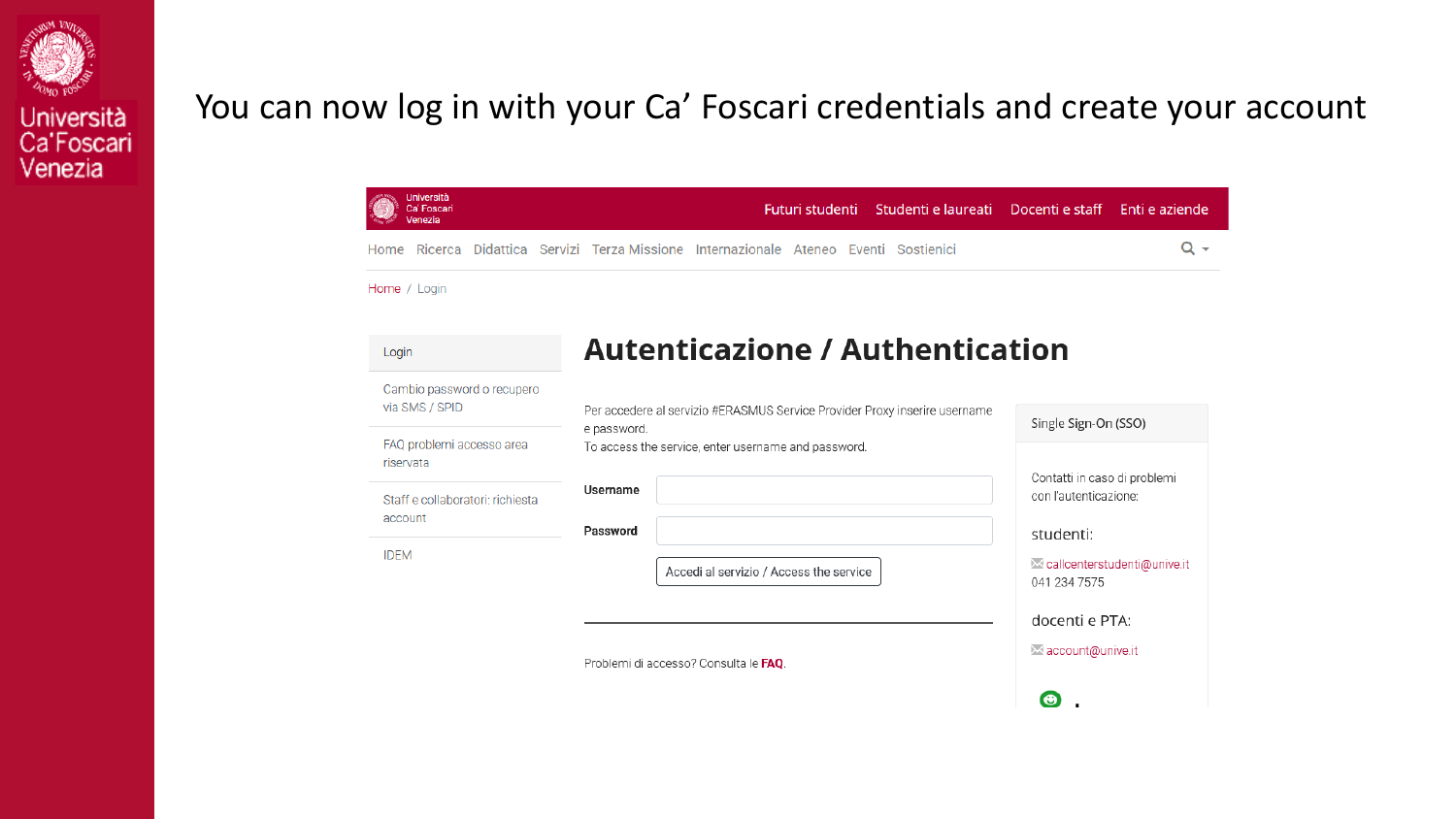





Please select your mobility type. Choose carefully, if you pick the wrong one you'll have to start over.

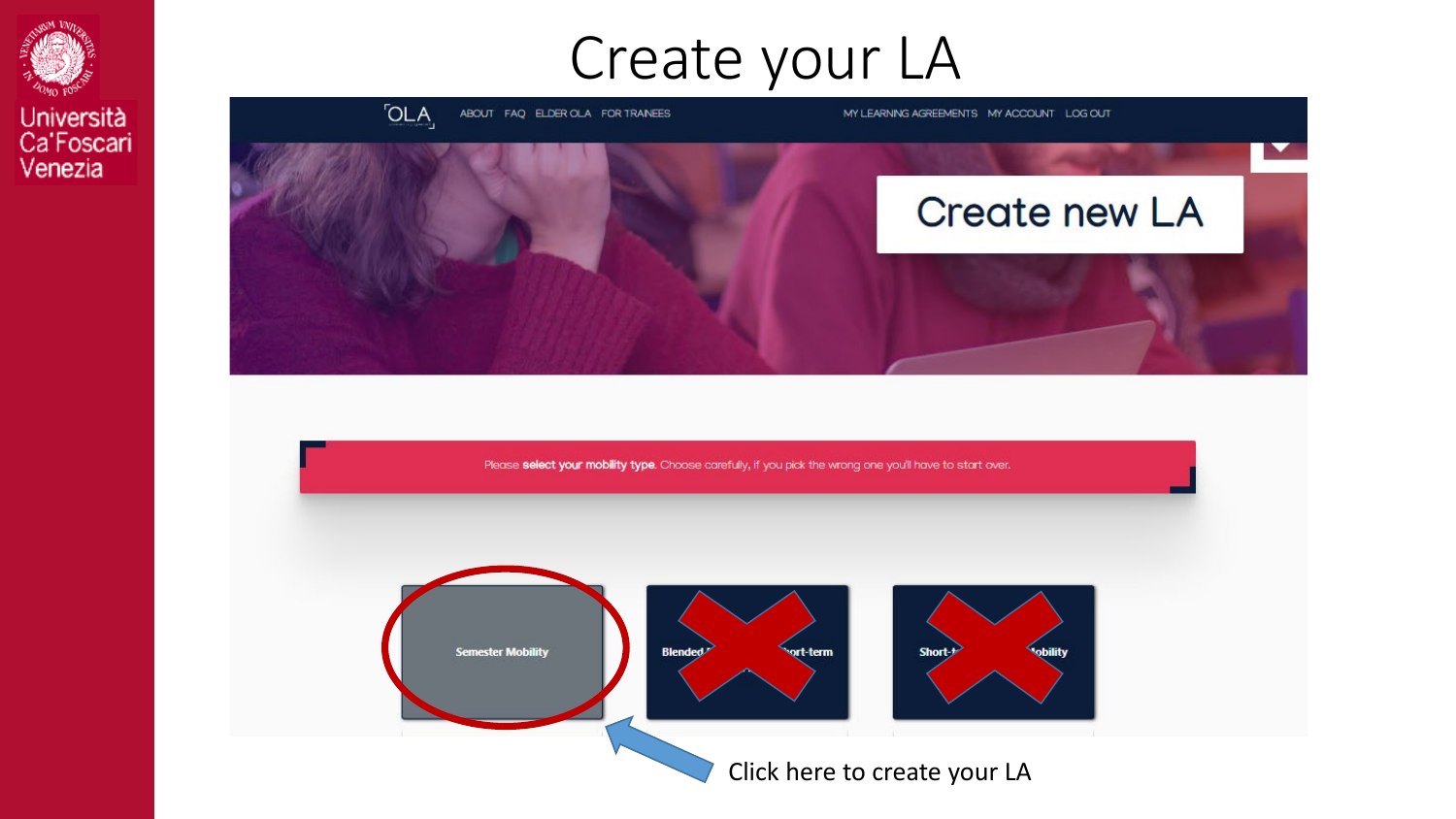

## Fill in all required entry fields student information

Add your institutional email address

| <b>Student Information</b>                                                                                                                                                                                                                       | Sending Institution<br>Information                         |         | Receiving Institution<br>Information | <b>Proposed Mobility</b><br>Programme |                          | <b>Virtual Components</b>                                                                                                                                                                                 | Commitment |
|--------------------------------------------------------------------------------------------------------------------------------------------------------------------------------------------------------------------------------------------------|------------------------------------------------------------|---------|--------------------------------------|---------------------------------------|--------------------------|-----------------------------------------------------------------------------------------------------------------------------------------------------------------------------------------------------------|------------|
| Academic year *                                                                                                                                                                                                                                  |                                                            |         |                                      |                                       |                          |                                                                                                                                                                                                           |            |
| 2022/2023                                                                                                                                                                                                                                        |                                                            |         |                                      |                                       |                          |                                                                                                                                                                                                           |            |
| <b>Student</b>                                                                                                                                                                                                                                   |                                                            |         |                                      |                                       |                          |                                                                                                                                                                                                           |            |
| First name(s) *                                                                                                                                                                                                                                  |                                                            |         |                                      | Last name(s) *                        |                          |                                                                                                                                                                                                           |            |
| Giulia                                                                                                                                                                                                                                           |                                                            |         |                                      | Rossi                                 |                          |                                                                                                                                                                                                           |            |
| Email <sup>*</sup>                                                                                                                                                                                                                               |                                                            |         |                                      |                                       |                          |                                                                                                                                                                                                           |            |
| xxxxxx@stud.unive.it                                                                                                                                                                                                                             |                                                            |         |                                      |                                       |                          |                                                                                                                                                                                                           |            |
| Date of birth *                                                                                                                                                                                                                                  |                                                            | Gender* |                                      |                                       | Nationality *            |                                                                                                                                                                                                           |            |
| 01/01/1990                                                                                                                                                                                                                                       | ▭                                                          | Female  |                                      | ÷                                     | Italy (313)              |                                                                                                                                                                                                           |            |
|                                                                                                                                                                                                                                                  |                                                            |         |                                      |                                       | ID card and/or passport. | Country to which the person belongs administratively and that issues the                                                                                                                                  |            |
| Field of Education *                                                                                                                                                                                                                             |                                                            |         | <b>Field of Education Comment</b>    |                                       |                          | Study cycle *                                                                                                                                                                                             |            |
| Languages (023) (752)                                                                                                                                                                                                                            |                                                            |         |                                      |                                       |                          | Bachelor or equivalent first cycle (EQF lew #                                                                                                                                                             |            |
| Field of education: The ISCED-F 2013 search tool available<br>at http://ec.europa.eu/education/international-standard-<br>classification-of-education-isced en should be used to find<br>the ISCED 2013 detailed field of education and training | that is closest to the subject of the degree to be awarded |         |                                      |                                       |                          | Study cycle: Short cycle (EQF level S) / Bachelor or<br>equivalent first cycle (EQF level 6) / Master or equivalent<br>second cycle (EQF level 7) / Doctorate or equivalent third<br>cycle (EQF level 8). |            |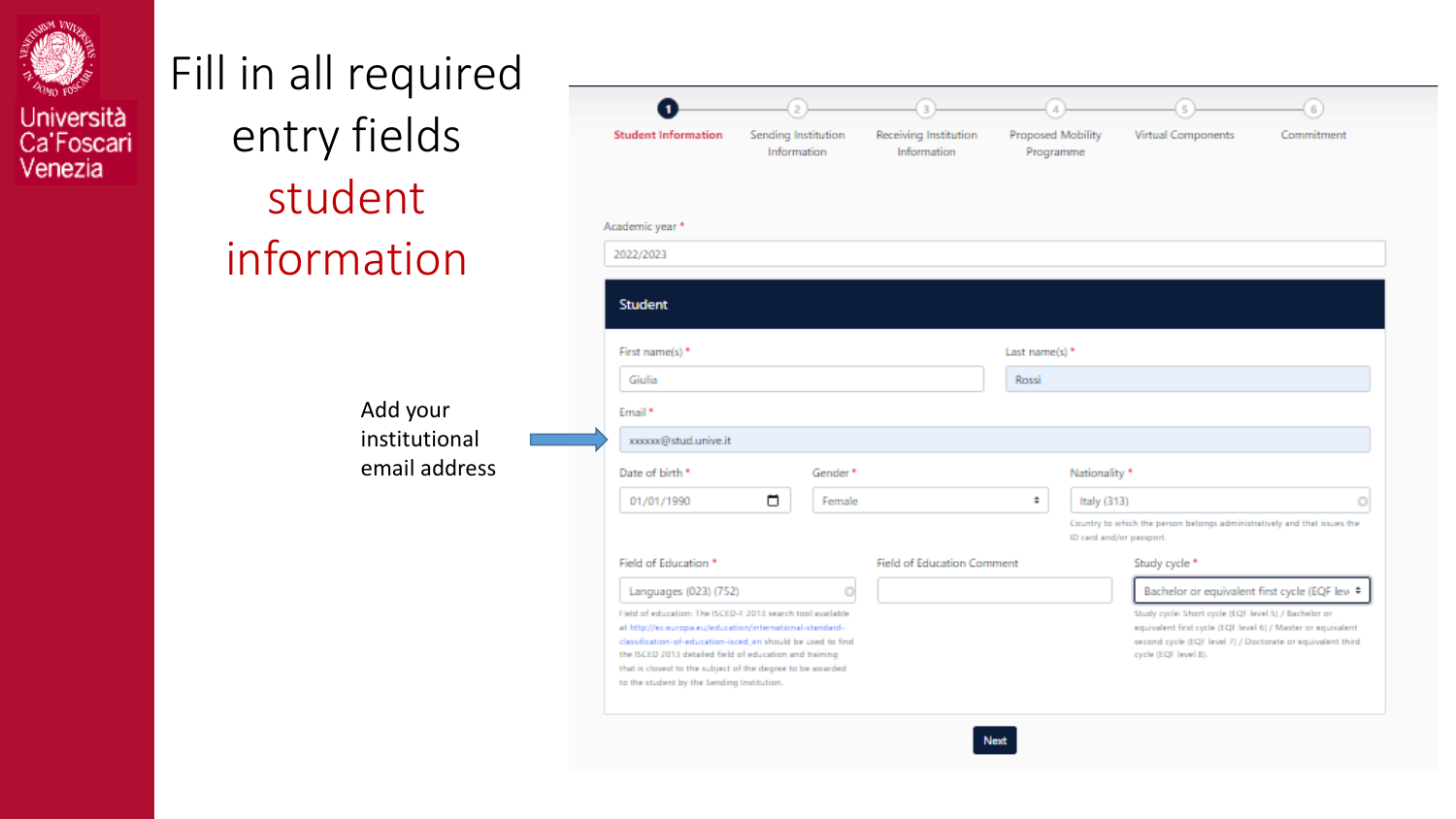

## Fill in all required entry fields Sending Institution information

Add the details of your Academic Coordinator (**Prof. at Ca' Foscari),**  who will receive the invitation to review and sign the agreement

|                                   | ă.                                                         |                                      |                                       |                                       |            |
|-----------------------------------|------------------------------------------------------------|--------------------------------------|---------------------------------------|---------------------------------------|------------|
| Student Information               | Sending Institution<br>Information:                        | Receiving Institution<br>Information | <b>Proposed Mobility</b><br>Programme | <b>Virtual Components</b>             | Commitment |
| Academic year."                   |                                                            |                                      |                                       |                                       |            |
| 2022/2023                         |                                                            |                                      |                                       |                                       |            |
|                                   |                                                            |                                      |                                       |                                       |            |
| <b>Sanding</b>                    |                                                            |                                      |                                       |                                       |            |
|                                   |                                                            |                                      |                                       |                                       |            |
| <b>Sending Institution</b>        |                                                            |                                      |                                       |                                       |            |
| Country <sup>®</sup>              |                                                            |                                      |                                       |                                       |            |
| Italy or                          |                                                            |                                      |                                       |                                       |            |
| Name <sup>1</sup>                 |                                                            |                                      |                                       |                                       |            |
|                                   | Universita Ca'Foscari Venezia x                            |                                      |                                       |                                       |            |
| Faculty/Department                |                                                            |                                      |                                       |                                       |            |
|                                   | Department of Linguictics and Comparative Cultural Studies |                                      |                                       |                                       |            |
| Address <sup>®</sup>              |                                                            |                                      |                                       | Estemus Code <sup>1</sup>             |            |
| Venezia / Venice                  |                                                            |                                      |                                       | I VENEZIAR1                           |            |
|                                   |                                                            |                                      |                                       |                                       |            |
| <b>Sending Responsible Person</b> |                                                            |                                      |                                       | Sending Administrative Contact Person |            |
|                                   |                                                            |                                      |                                       |                                       |            |
| First name(d) **                  |                                                            |                                      | First aame(c)<br><b>Barbara</b>       |                                       |            |
| Last name(d)                      |                                                            |                                      |                                       |                                       |            |
|                                   |                                                            |                                      | Last name(s)<br>Cavalieri             |                                       |            |
| Position."                        |                                                            |                                      | <b>Braziliana</b>                     |                                       |            |
| Academic coordinator              |                                                            |                                      |                                       | Institutional coordinator             |            |
| Gmail <sup>te</sup>               |                                                            |                                      | <b>Smail</b>                          |                                       |            |
|                                   |                                                            |                                      |                                       | erasmus@unive.it                      |            |
|                                   |                                                            |                                      |                                       |                                       |            |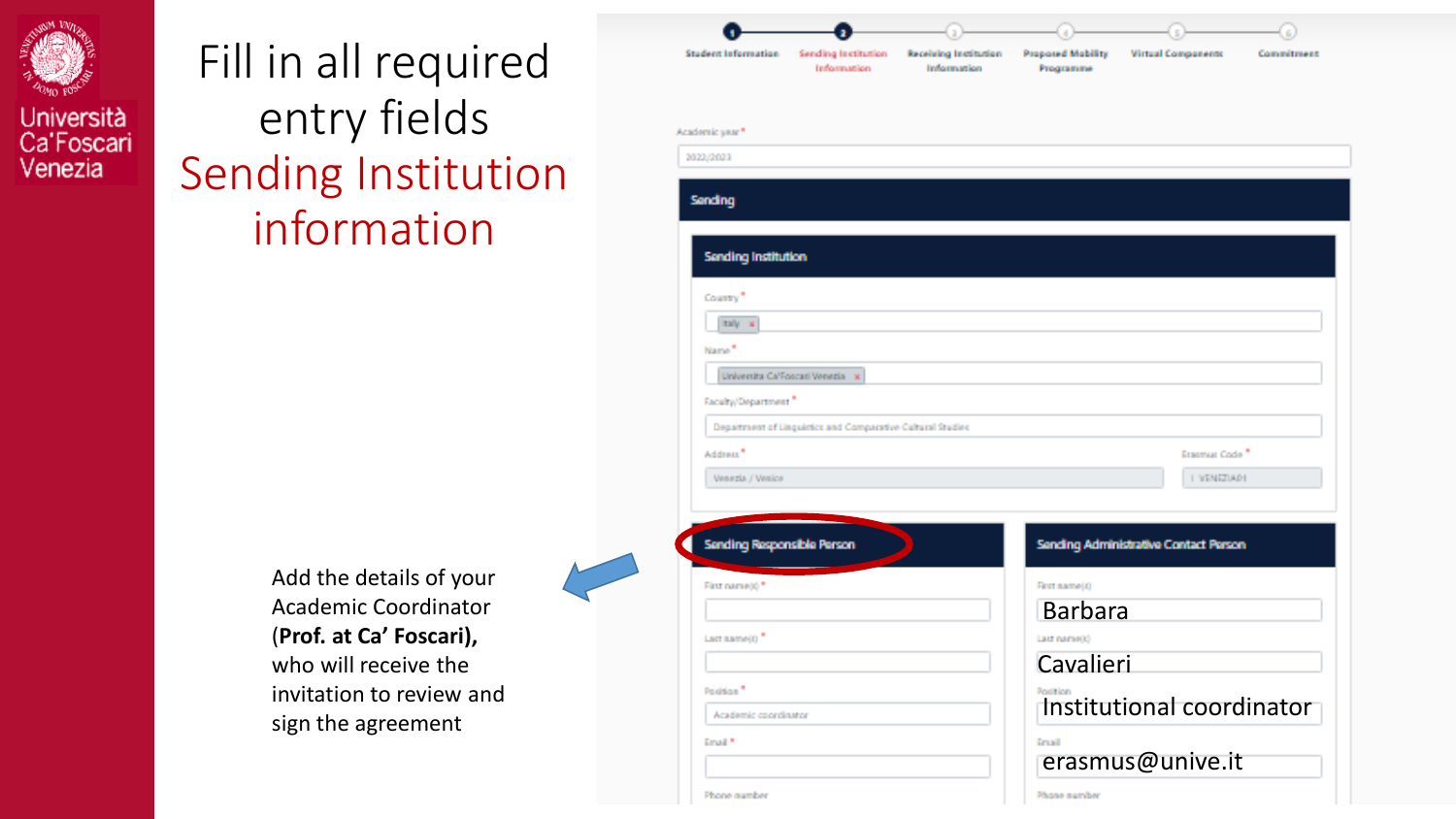

## Fill in all required entry fields Receiving Institution information

Add the department/faculty you are nominated for at the host institution

Ask your host institution for this information

The contact and responsible person can be the same person but it is the responsible who will receive the invitation to review and sign the agreement.

| Student Information          | Sending Institution<br>Information | Receiving Institution<br>Information | <b>Proposed Mobility</b><br>Programme | Virtual Components                      | Commitment |
|------------------------------|------------------------------------|--------------------------------------|---------------------------------------|-----------------------------------------|------------|
|                              |                                    |                                      |                                       |                                         |            |
|                              |                                    |                                      |                                       |                                         |            |
| Academic year."<br>2022/2023 |                                    |                                      |                                       |                                         |            |
|                              |                                    |                                      |                                       |                                         |            |
| Receiving                    |                                    |                                      |                                       |                                         |            |
|                              |                                    |                                      |                                       |                                         |            |
| Receiving Institution        |                                    |                                      |                                       |                                         |            |
| Country <sup>®</sup>         |                                    |                                      |                                       |                                         |            |
| Spain x                      |                                    |                                      |                                       |                                         |            |
| Name <sup>1</sup>            |                                    |                                      |                                       |                                         |            |
| Universidad de Malaga a      |                                    |                                      |                                       |                                         |            |
| Faculty/Expartment           |                                    |                                      |                                       |                                         |            |
|                              |                                    |                                      |                                       |                                         |            |
| Address."                    |                                    |                                      |                                       | Essenus Code <sup>"</sup>               |            |
| Málaga                       |                                    |                                      |                                       | E MALAGAD1                              |            |
|                              |                                    |                                      |                                       |                                         |            |
| Receiving Responsible Person |                                    |                                      |                                       | Receiving Administrative Contact Person |            |
| First name(d)."              |                                    |                                      | First aame(s)                         |                                         |            |
|                              |                                    |                                      |                                       |                                         |            |
|                              |                                    |                                      | Last name(s)                          |                                         |            |
| Last name(d)                 |                                    |                                      |                                       |                                         |            |
|                              |                                    |                                      |                                       |                                         |            |
| Position."                   |                                    |                                      | Position                              |                                         |            |
|                              |                                    |                                      |                                       |                                         |            |
| Email *                      |                                    |                                      | final                                 |                                         |            |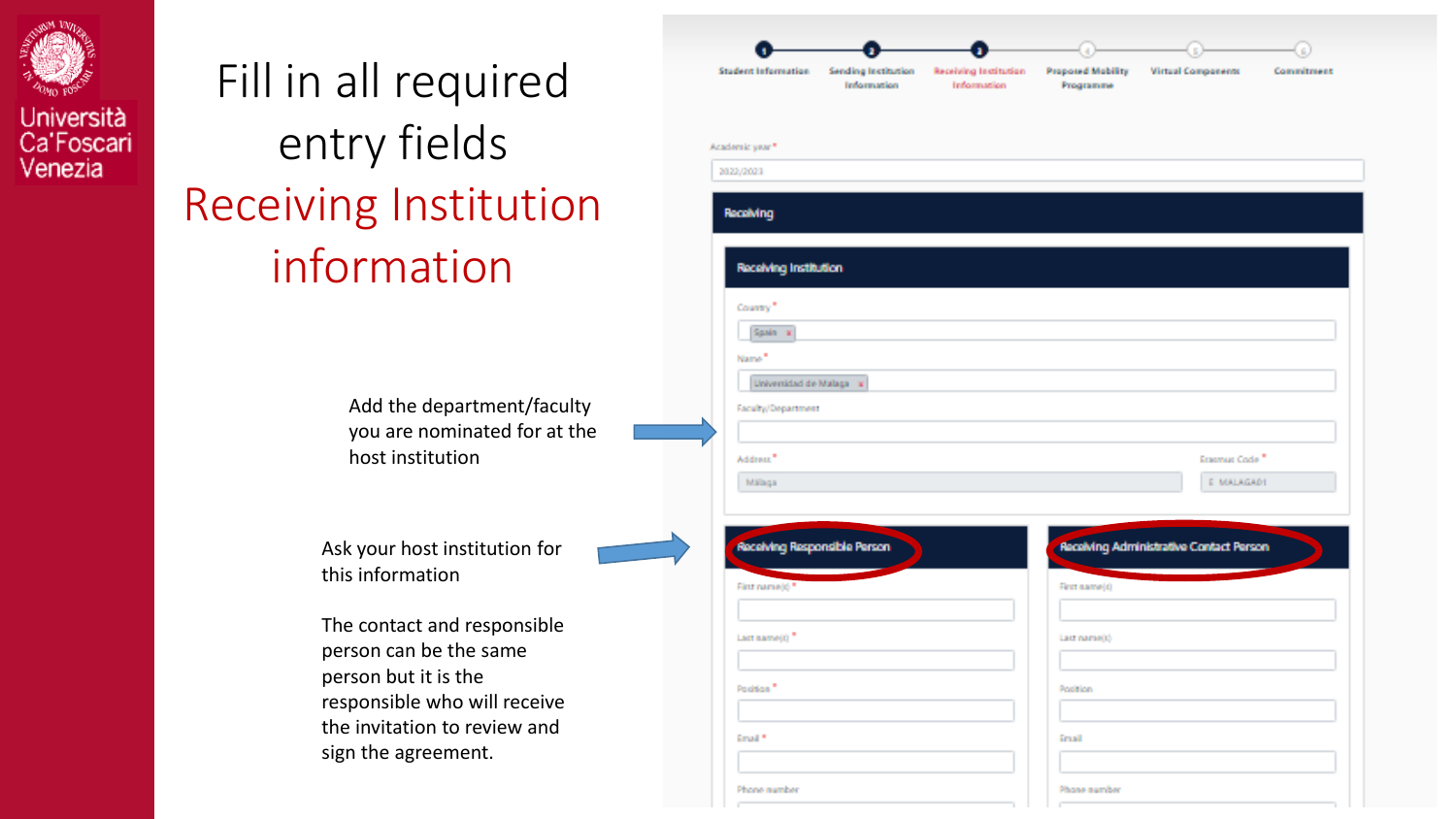

# Università<br>Ca'Foscari<br>Venezia

|                            |                                           |                                             |                                       |                           |            | Create your study plan – Proposed Mobility Programme |
|----------------------------|-------------------------------------------|---------------------------------------------|---------------------------------------|---------------------------|------------|------------------------------------------------------|
| <b>Student Information</b> | <b>Sending Institution</b><br>Information | <b>Receiving Institution</b><br>Information | <b>Proposed Mobility</b><br>Programme | <b>Virtual Components</b> | Commitment |                                                      |

|                      | Academic year *                                                                                                                                                                                                                                                                                                                              |  |                                                                                                                                                                                                                                                                                                                                                                            |   |  |  |  |  |  |
|----------------------|----------------------------------------------------------------------------------------------------------------------------------------------------------------------------------------------------------------------------------------------------------------------------------------------------------------------------------------------|--|----------------------------------------------------------------------------------------------------------------------------------------------------------------------------------------------------------------------------------------------------------------------------------------------------------------------------------------------------------------------------|---|--|--|--|--|--|
|                      | 2022/2023                                                                                                                                                                                                                                                                                                                                    |  |                                                                                                                                                                                                                                                                                                                                                                            |   |  |  |  |  |  |
|                      | <b>Preliminary LA</b>                                                                                                                                                                                                                                                                                                                        |  |                                                                                                                                                                                                                                                                                                                                                                            |   |  |  |  |  |  |
|                      | Planned start of the mobility *                                                                                                                                                                                                                                                                                                              |  | Planned end of the mobility *                                                                                                                                                                                                                                                                                                                                              |   |  |  |  |  |  |
|                      | □<br>gg/mm/aaaa                                                                                                                                                                                                                                                                                                                              |  | gg/mm/aaaa                                                                                                                                                                                                                                                                                                                                                                 | ▭ |  |  |  |  |  |
| Add the exams you    | Table A - Study programme at the Receiving institution *                                                                                                                                                                                                                                                                                     |  |                                                                                                                                                                                                                                                                                                                                                                            |   |  |  |  |  |  |
| plan to take at the  | No Comp<br><b>Add Component to Table</b>                                                                                                                                                                                                                                                                                                     |  |                                                                                                                                                                                                                                                                                                                                                                            |   |  |  |  |  |  |
| host university      |                                                                                                                                                                                                                                                                                                                                              |  |                                                                                                                                                                                                                                                                                                                                                                            |   |  |  |  |  |  |
|                      | Web link to the course catalogue at the Receiving Institution describing the learning outcomes: [web link to the relevant info]                                                                                                                                                                                                              |  |                                                                                                                                                                                                                                                                                                                                                                            |   |  |  |  |  |  |
|                      | . Course catalogue: detailed, user-friendly and up-to-date information on the institution's learning environment that should be awailable to students before the mobility period and<br>people to contact, with information about how, when and where to contact them. Show less<br>This must be an external URL such as http://exomple.com. |  | throughout their studies to enable them to make the right choices and use their time most efficiently. The information concerns, for example, the qualifications offered, the learning,<br>teaching and assessment procedures, the level of programmes, the individual educational components and the learning resources. The Course Catalogue should include the names of |   |  |  |  |  |  |
|                      | The main language of instruction at the Receiving Institution *                                                                                                                                                                                                                                                                              |  | The level of language competence *                                                                                                                                                                                                                                                                                                                                         |   |  |  |  |  |  |
|                      | ÷<br>- Select a value -                                                                                                                                                                                                                                                                                                                      |  | - Select a value -                                                                                                                                                                                                                                                                                                                                                         | ÷ |  |  |  |  |  |
|                      |                                                                                                                                                                                                                                                                                                                                              |  | Level of language competence: a description of the European Language Levels (CEFR) is<br>available at: https://europass.cedefop.europa.eu/en/resources/european-language-levels-<br>cefr                                                                                                                                                                                   |   |  |  |  |  |  |
|                      | Table B - Recognition at the Sending institution                                                                                                                                                                                                                                                                                             |  |                                                                                                                                                                                                                                                                                                                                                                            |   |  |  |  |  |  |
| Add the equivalences | No Comey                                                                                                                                                                                                                                                                                                                                     |  |                                                                                                                                                                                                                                                                                                                                                                            |   |  |  |  |  |  |
| at Ca' Foscari       | Add Component to Table B                                                                                                                                                                                                                                                                                                                     |  |                                                                                                                                                                                                                                                                                                                                                                            |   |  |  |  |  |  |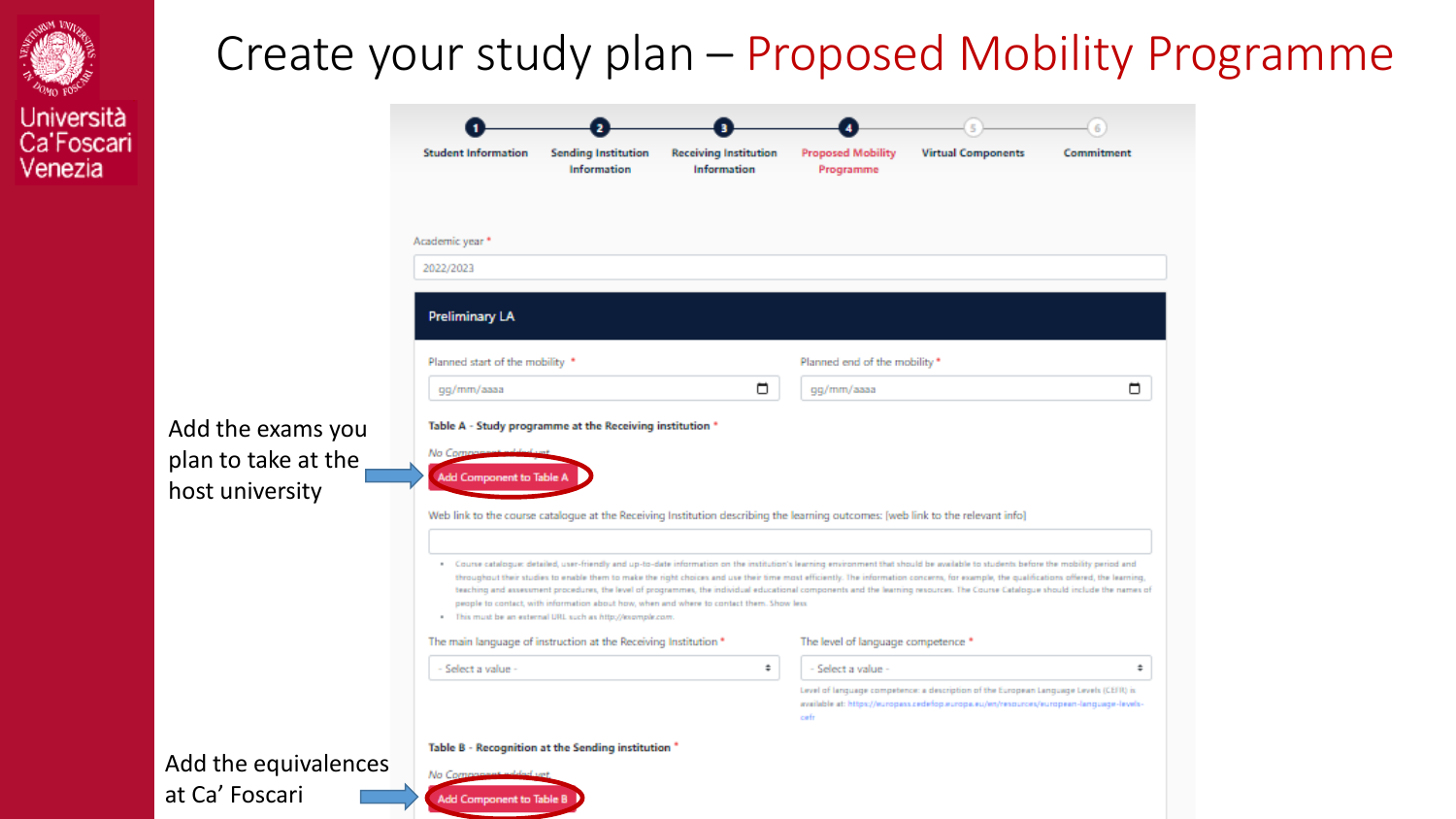

## Table C – Virtual Components

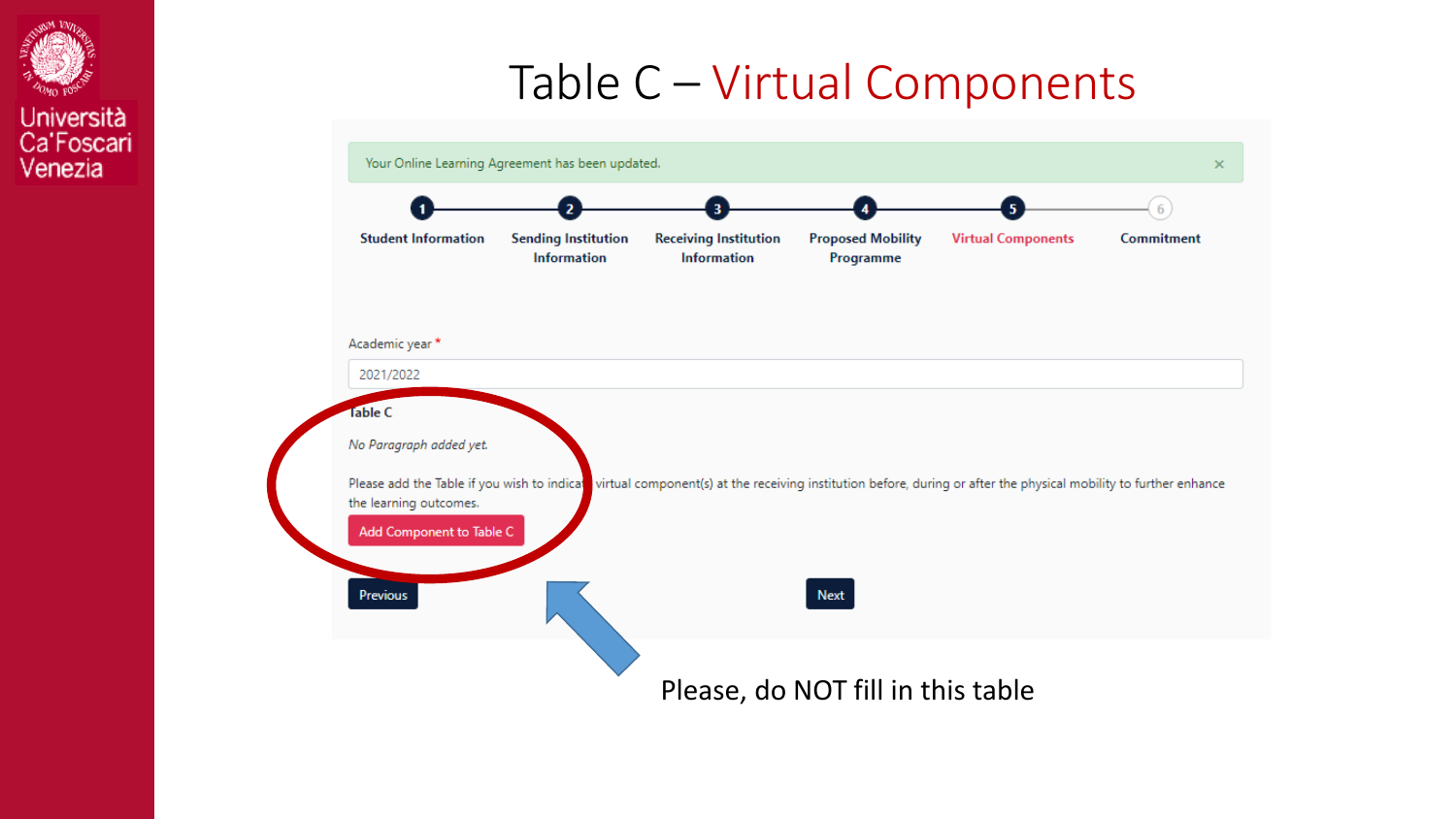





#### **Commitment Preliminary**

By digitally signing this document, the student, the Sending Institution and the Receiving Institution confirm that they approve the Learning Agreement and that they will comply with all the arrangements agreed by all parties. Sending and Receiving Institutions undertake to apply all the principles of the Erasmus Charter for Higher Education relating to mobility for studies (or the principles agreed in the Inter-Institutional Agreement for institutions located in Partner Countries). The Beneficiary Institution and the student should also commit to what is set out in the Erasmus+ grant agreement. The Receiving Institution confirms that the educational components listed are in line with its course catalogue and should be available to the student. The Sending Institution commits to recognise all the credits or equivalent units gained at the Receiving Institution for the successfully completed educational components and to count them towards the student's degree. The student and the Receiving Institution will communicate to the Sending Institution any problems or changes regarding the study programme, responsible persons and/or study period.

After signing the document, click here to obtain your coordinators' signatures.

You can check the status of your OLA from your account and download a pdf copy of it.

Once the document is signed, you will receive a confirmation email.

ATTENTION: the OLA can be rejected by the coordinators. In this case, you will receive an email to update the document and will have to repeat the procedure.

Sign you OLA here! on "Sign and send" you also give expr

Clear

Sign and send the Online Learning Agreement to the Responsible person at the Sending Institution for review **Previous** 

of destination.